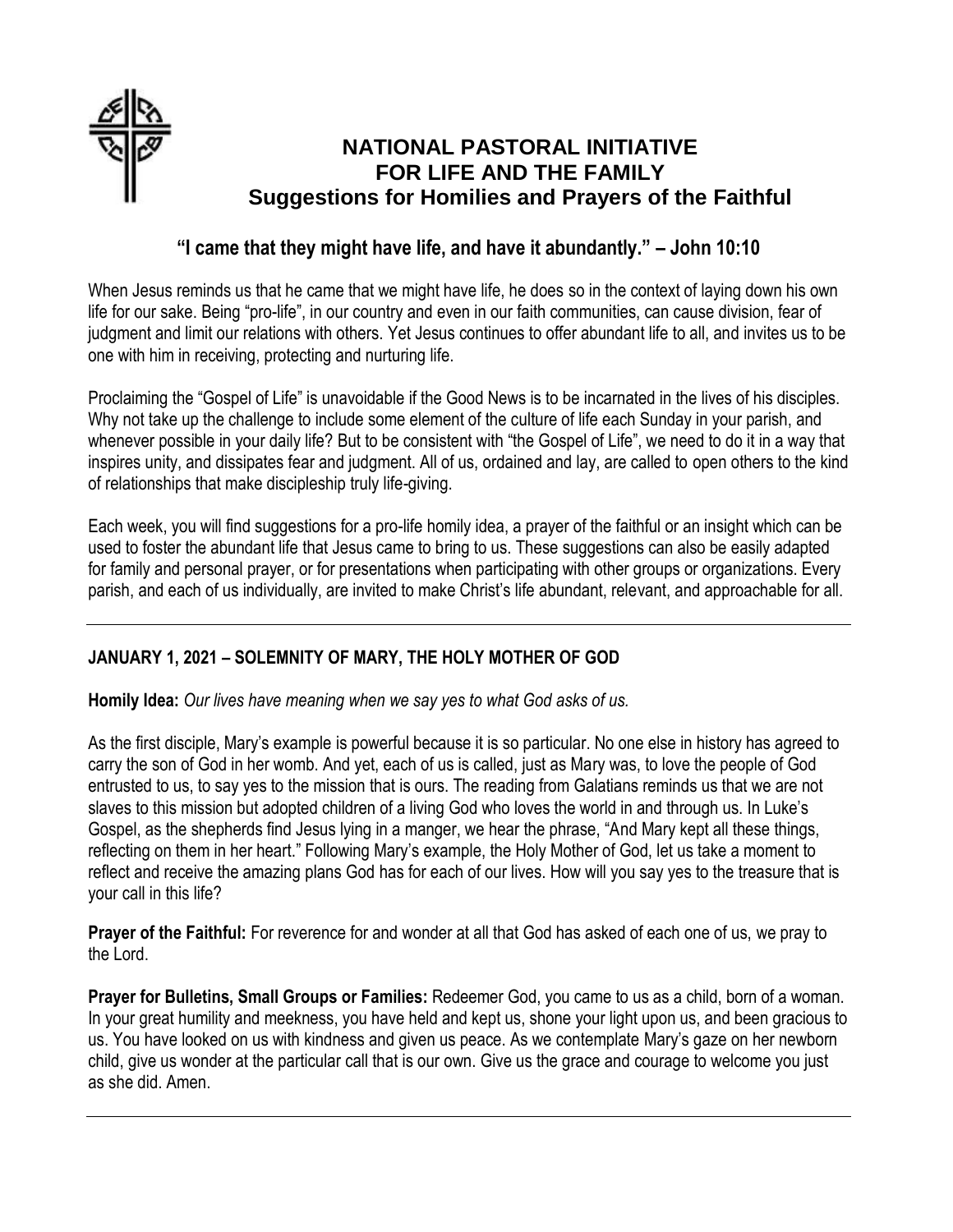#### **JANUARY 2, 2021 – SOLEMNITY OF THE EPIPHANY OF THE LORD**

**Homily Idea:** *Together, let us journey to adore the miracle of life.*

The gospel acclamation captures such an important part of the gospel of life today: "We saw his star at its rising and we have come to do him homage." We live in a time when we expect good things to come to us. Too often, we feel entitled to receive what we want and long for. The abundance of food, water, shelter, peace, and stuff can make us blind to the miracles. Do we see when Jesus is pouring out grace for us? Do we practice wonder and awe, and gratitude? Do we return at the end of every blessed day to give praise and thanks to the Author of Life? May we pour out gifts in return for the gifts we have been given, that all might come to know Him.

**Prayer of the Faithful:** For a heart of worship in the face of the miracles, we pray to the Lord.

**Prayer for Bulletins, Small Groups or Families:** God of wonder and awe, point us to your miracles. Help us to see them and never take them for granted. May we return with worship and praise to give you thanks, and return your gifts with giving hearts and lives, we pray to the Lord.

## **JANUARY 9, 2022 – THE FEAST OF THE BAPTISM OF THE LORD, Year C**

**Homily Idea:** *Through our baptism in Christ, we become heirs in hope of eternal life.*

Today, we remember an extraordinary moment in the life of Christ. It is an encounter with John the Baptist, God the Father, the Holy Spirit, Jesus and his many followers. While Jesus' baptism was symbolic in that he was without sin, it was a moment that God's voice proclaimed Christ as beloved son. Through our own baptism, we live and die and rise again in Christ, becoming adopted sons and daughters, heirs in hope of eternal life. God our Father says to each of us, "this is my beloved son and daughter, in whom I am well pleased." The baptism of Jesus reminds of our identity and mission; who we are and who we belong to. We are reminded that we are indeed a child of God, redeemed by Christ and made a member of His family. And what does this mean for us? Our mission then is to honour, love and serving those around us, especially those who are forgotten and on the margins. We are sustained through prayer and the sacraments, encouraged to be co-creators with God in building up the King of God on earth, a kingdom of compassion, justice and love.

**Prayer of the Faithful:** For a renewed hope in eternal life, we pray to the Lord.

**Prayer for Bulletins, Small Groups or Families:** Jesus Christ, beloved son of the Father, transform, restore and heal our relationships within our families, friends and communities. Renew our trust in you and your plan for our lives. May we continue to recognize moments in our lives where the Holy Spirit acts and encourages us to love God and our neighbour more humbly and deeply. Amen.

#### **JANUARY 16, 2022 – 2 ND SUNDAY OF ORDINARY TIME, Year C**

#### **Homily Idea:** *In my family and in my life, do I remember to turn to Jesus in moments of celebration?*

We often turn to God when we are in trouble, in the form of a plea or a request. But how often do we turn to Jesus in moments of celebration? In his first public miracle, Jesus chooses to manifest His glory by blessing a wedding and enriching a feast. The presence of Jesus in the wedding, along with his mother and disciples, is an indication of the value Jesus gave to marriage and family life. Family life is sacred when the love of God is shared and experienced. Let us not forget that we were made for joy, that to enter our true Christian vocation is a celebration. St. John Chrysostom wrote, "Laughter has been implanted in our soul, that the soul may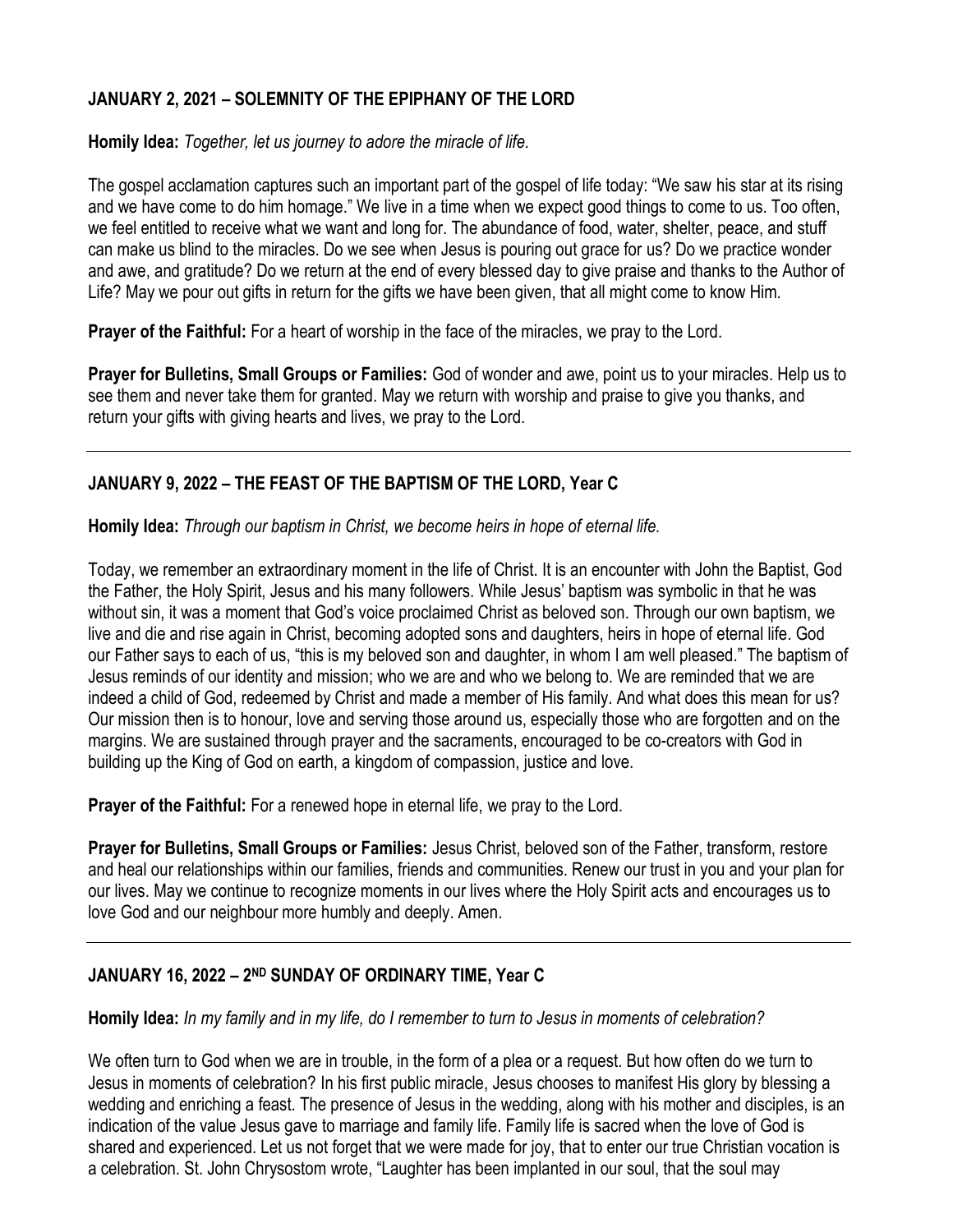sometimes be refreshed". We all will certainly face hardship at some point in our lives and Christ's presence will be a steady force for us. Although, let us also remember to celebrate the great joys of life with Christ, to find repose and remedy in laughter and friendship. "The Joy of the Lord is our strength" (Nehemiah 8:10) – let our joy be founded on the hope that transcends all things, believe all things, and welcomes the ways in which Jesus wants to let the wine of gladness overflow in our lives. Let us sit at the feet of Mary and learn to truly listen, and "do whatever He tells you", that is always ordered to the good of the soul and fullness of life.

**Prayer of the Faithful:** For renewed joy and celebration in our families, we pray to the Lord.

**Prayer for Bulletins, Small Groups or Families:** Lord Jesus, you prepare a table for us and your cup overflows. Teach us to do your will in our lives and to proclaim your wonderous deeds you achieve within and for us. Help us to find ways to celebrate you within our families, even in small and simple ways. We pray to the Lord.

#### **JANUARY 23, 2022 – 3 RD SUNDAY IN ORDINARY TIME, Year C**

**Homily Idea:** *We are one body, yet too often we overlook those who are marginalized and forgotten.* 

The Scriptures open our hearts to understand God's preferential care and compassion for the sick, the suffering, the dying, the destitute. Jesus has come to heal, restore and make all things new. However, as it is in the world, it is easy to be overwhelmed by all the suffering and injustice we incessantly see. True and meaningful progress can only begin to take place when we go out to those who are most forgotten in our society. We must listen to their stories of distress, abandonment, and misfortune. In these encounters, the Spirit of the Lord is present and anoints our conversations, discernments and decisions. What can I do in my family this week to bring glad tidings to both the materially or spiritually poor?

**Prayer of the Faithful:** For those who suffer and who are broken hearted, we pray to the Lord.

**Prayer for Bulletins, Small Groups or Families:** God of the broken hearted, help us to continue to listen and be open to the Spirit, not letting ourselves be discouraged. May your Spirit and your Life refresh our souls and enlighten our eyes. Let us set aside time to pray with the Scriptures in our own personal way and together in our families. We pray to the Lord.

## **JANUARY 30, 2022 – 4 TH SUNDAY IN ORDINARY TIME, Year C**

**Homily Idea:** *When have I ignored or rejected God's word offered by someone close to me?* 

"Today this Scripture passage is fulfilled in your hearing" – today and every day the Scripture is being fulfilled should we have the ears to hear and the eyes to see. The Word of God is alive, as it has been in the beginning, is now and ever shall be. Jesus spoke in the synagogue, "Amen, I say to you, no prophet is accepted in his own native place." Are we able to hear and receive words of wisdom, caution and consolation from those around us? Are we open to people who its hardest for us to hear from? To see reality as it is, we must start with the hardest reality of all to face—that of sincerely seeing ourselves—to see that we are little, poor and humble. Only then can we hope to look upon our neighbour with humanity, with tenderness, and for the true dignity instilled in their very being, with reverence for the God who dwells within. This type of deep self-knowledge, awareness of our gifts and shortcomings, and this profound love of the other transcends division, misunderstanding, disagreement. This is how we prepare our hearts to receive the "words of the prophet", the word of truth and life in our hearts, and there may it grow and flourish.